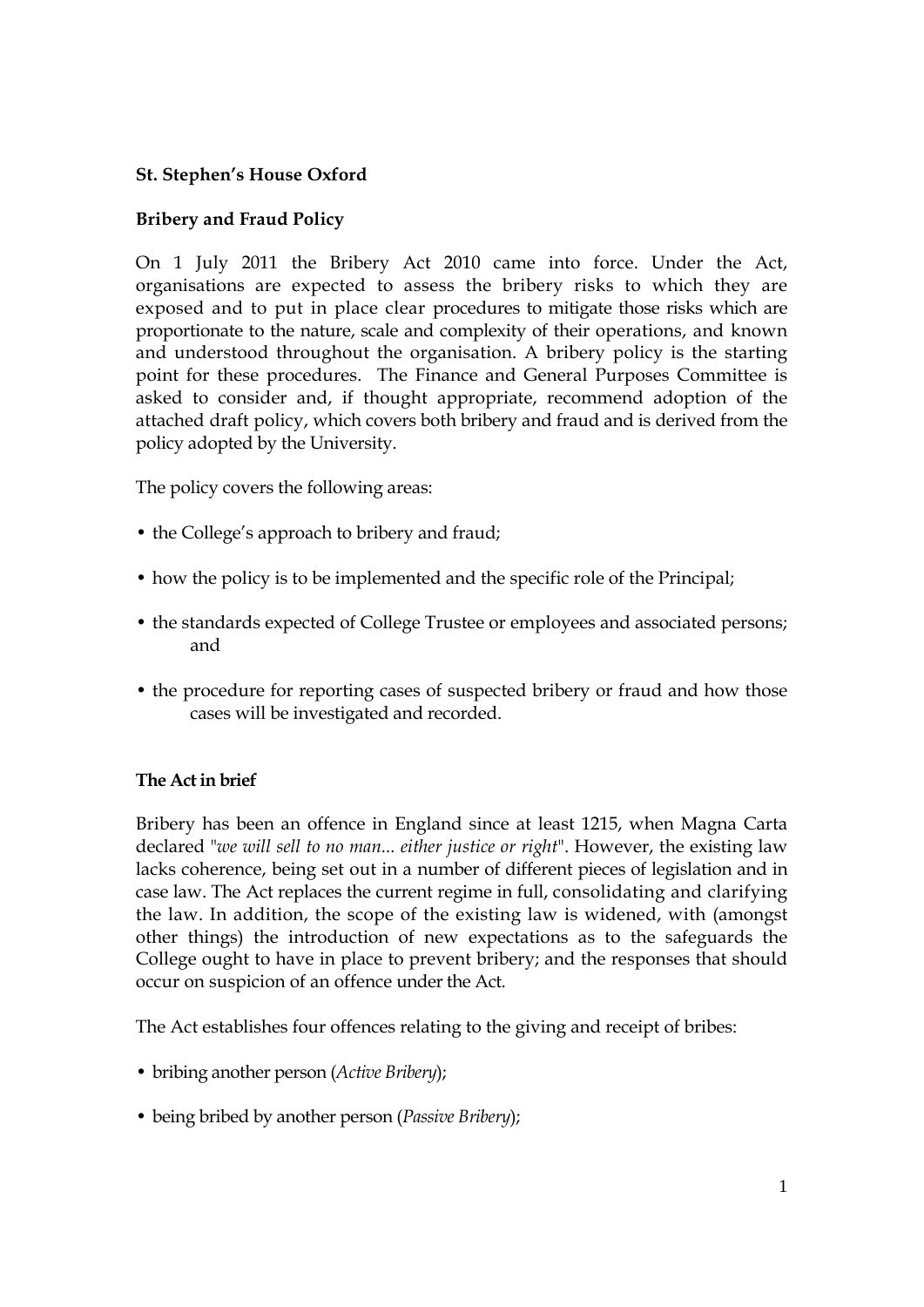- bribery of foreign public officials (the *Foreign Official Offence*); and
- failure of a "relevant commercial organisation" to prevent bribery by its associates (the *Corporate Offence*).

### **The statutory guidance**

It is a defence to the fourth type of bribery listed above – the Corporate Offence – to prove that the organisation had adequate procedures in place to try to prevent associated persons from bribing. The Act requires the Government to provide guidance as to what such procedures might be. Recognising that the threat of bribery differs between organisations, the guidance makes clear that organisations should take a risk-based approach to their procedures to focus the effort where it is needed and will have most impact. The guidance also states that the procedures should be proportionate to the risks faced by an organisation; and it does not purport to be prescriptive, each case to be assessed on its merits.

The guidance sets out six principles to inform organisations of the types of procedures that might be put in place to prevent the Corporate Offence. The list below sets out the six principles, with a brief description of how it is intended that the College addresses each issue:

• *proportionate procedures*:

the procedures should be proportionate to the risks faced by the College and be clear, practical, accessible, effectively implemented and enforced. The draft policy is designed to meet these criteria, as is the mechanism for reporting and investigating suspected bribery. Consideration will be given as to whether bespoke procedures are required to cover specific activities within the College;

• *top level commitment*:

commitment on the part of the highest level of management (in this case, the Governing Body) to establishing a culture in which bribery is unacceptable. To this end, the policy attaches Standards, at schedule 3, which indicate clearly the College's position on bribery and fraud;

• *risk assessment*:

a periodic assessment of the internal and external risks of bribery by the College's associates should be undertaken. As part of the annual risk assessment exercise College committees will be asked to think about the risks in relation to the activities, which they oversee, and to report on those risks as appropriate. Further, specific sections of the College, which might be deemed to be at higher risk, will be asked to undertake targeted risk assessments. These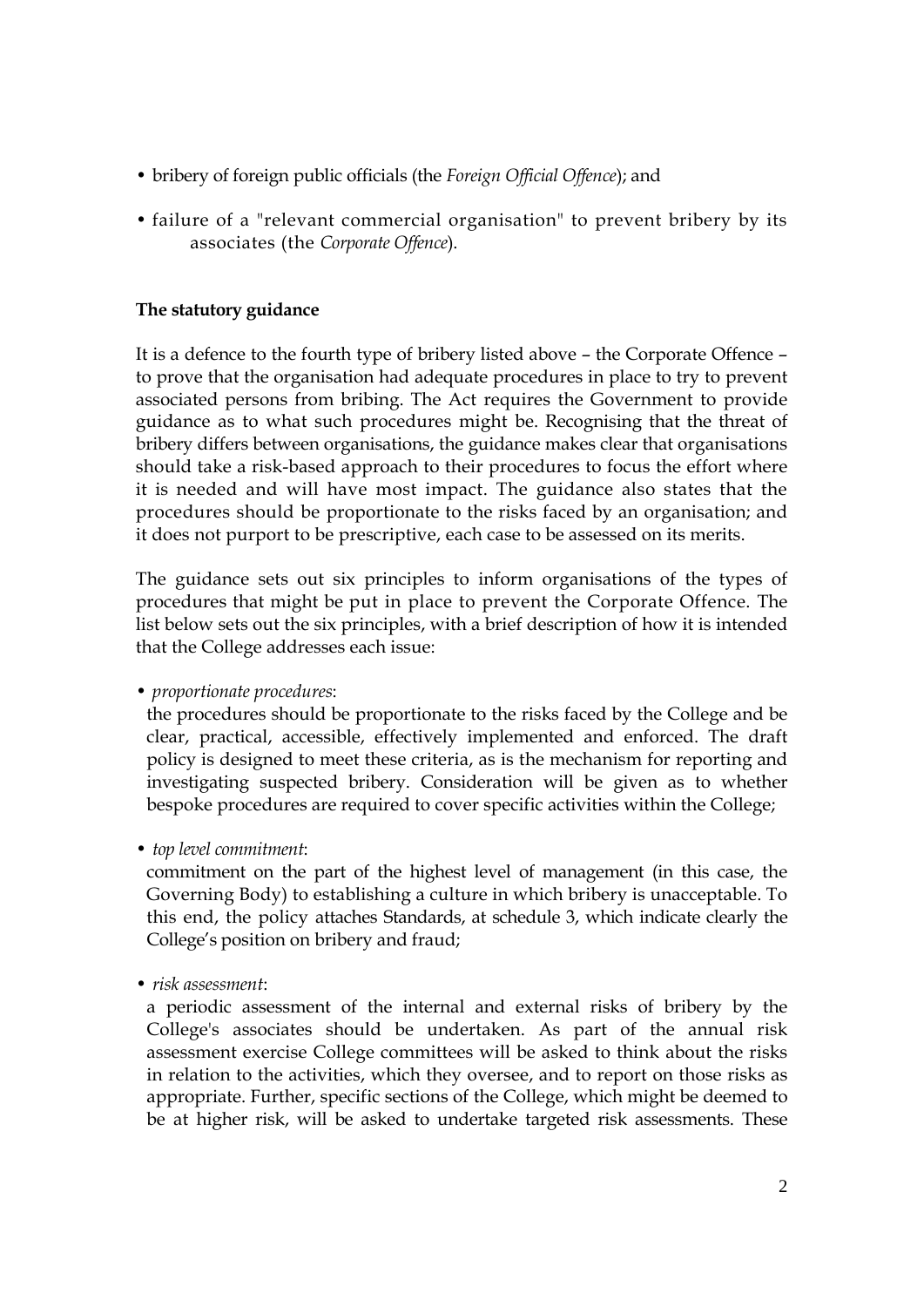sections include the Development Office, the College Office, and purchasing departments.

• *due diligence*:

proportionate due diligence should be undertaken into all persons who will perform services on behalf of the College, taking a risk-based approach. Those sections of the College involved in this type of activity will be asked to consider the nature and extent of due diligence carried out on any persons performing services on behalf of the College;

- *communication (and training)*: clear and accessible policies and procedures should be embedded and understood throughout the College.
- *reporting and monitoring*: the College should monitor and review its anti-bribery procedures and compliance with those procedures on a regular basis and make improvements where necessary.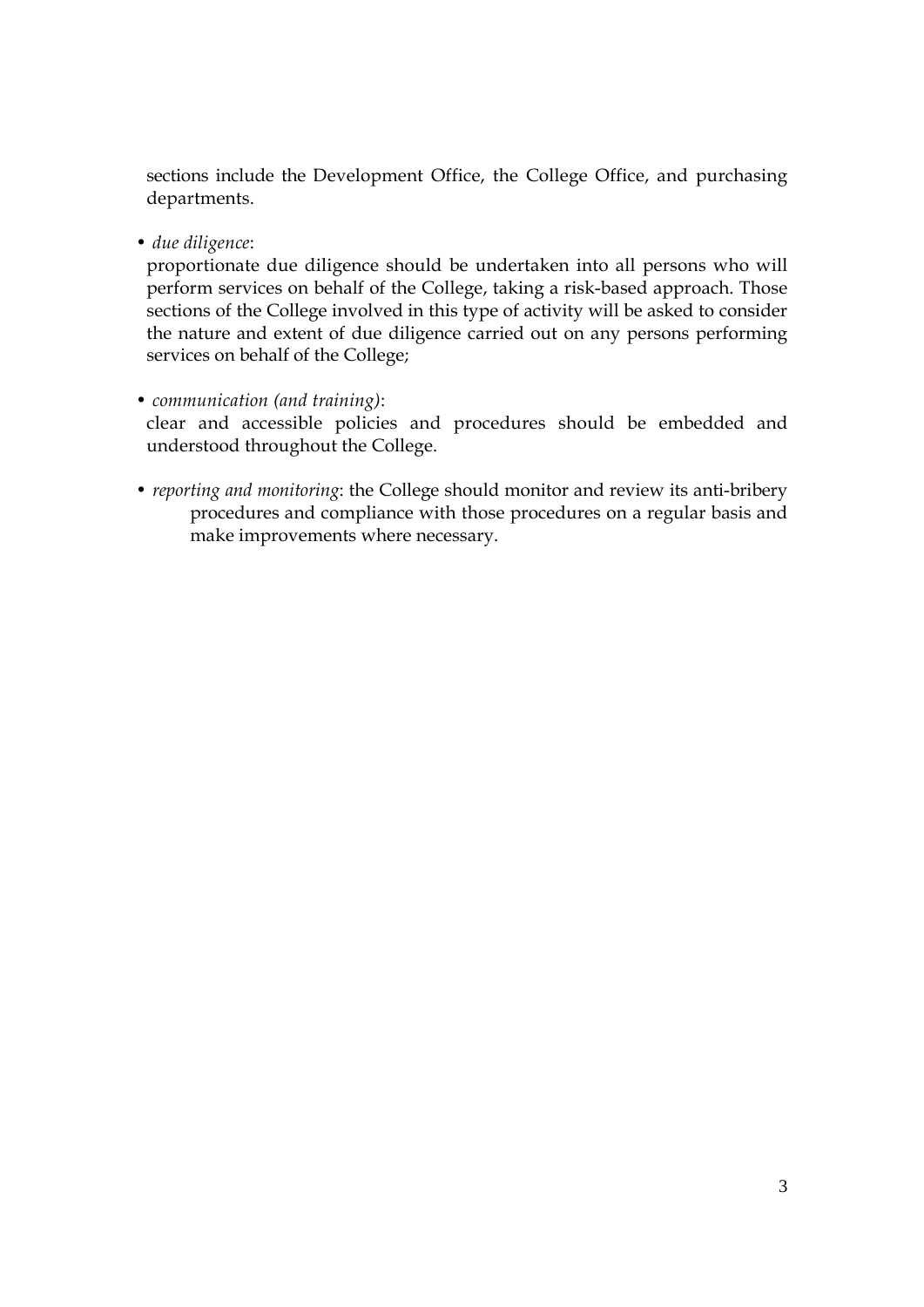# **Bribery and Fraud Policy**

### *A. Introduction*

- The College is committed to conducting its business fairly, honestly and openly; to the highest standards of integrity; and in accordance with relevant legislation. The College has no tolerance of **bribery** and **fraud**, and believes that action against bribery and fraud is in the broader interests of society. As a charity deriving a significant proportion of its income from public funds, benefactions and charitable organisations, the College is concerned to protect its operations and reputation and its funders, donors, staff and students from the detriment associated with bribery and other corrupt activity. It is therefore committed to preventing bribery and fraud by its Trustees, employees, junior members (together referred to hereinafter as "Members of the College") and any third party acting for or on behalf of the College.
- This Policy has been adopted by the Governing Body and applies to all Members of the College.

### *B. Definitions*

• Words or phrases that initially appear in bold are defined in Schedule 1, which forms part of this Policy. Bribery and fraud are complex legal concepts and the definitions provide more detail about what they mean. For the purposes of this Policy, bribery and fraud have been treated as separate offences, but it should be recognised that there are circumstances in which they overlap.

# *C. The College's Approach to Bribery and Fraud*

- The College will take appropriate action to prevent bribery and all forms of fraud in the College.
- No Member of the College or **associated person** shall seek a financial or other advantage for the College through bribery. No Member of the College or associated person shall offer, promise, give, request, agree to receive or accept a bribe for any purpose.
- The payment or acceptance of **facilitation payments** or any other "kickback" by Members of the College or associated persons is unacceptable. The only exceptions are where the Member of the College or associated person is in a vulnerable position arising from the circumstances in which the payment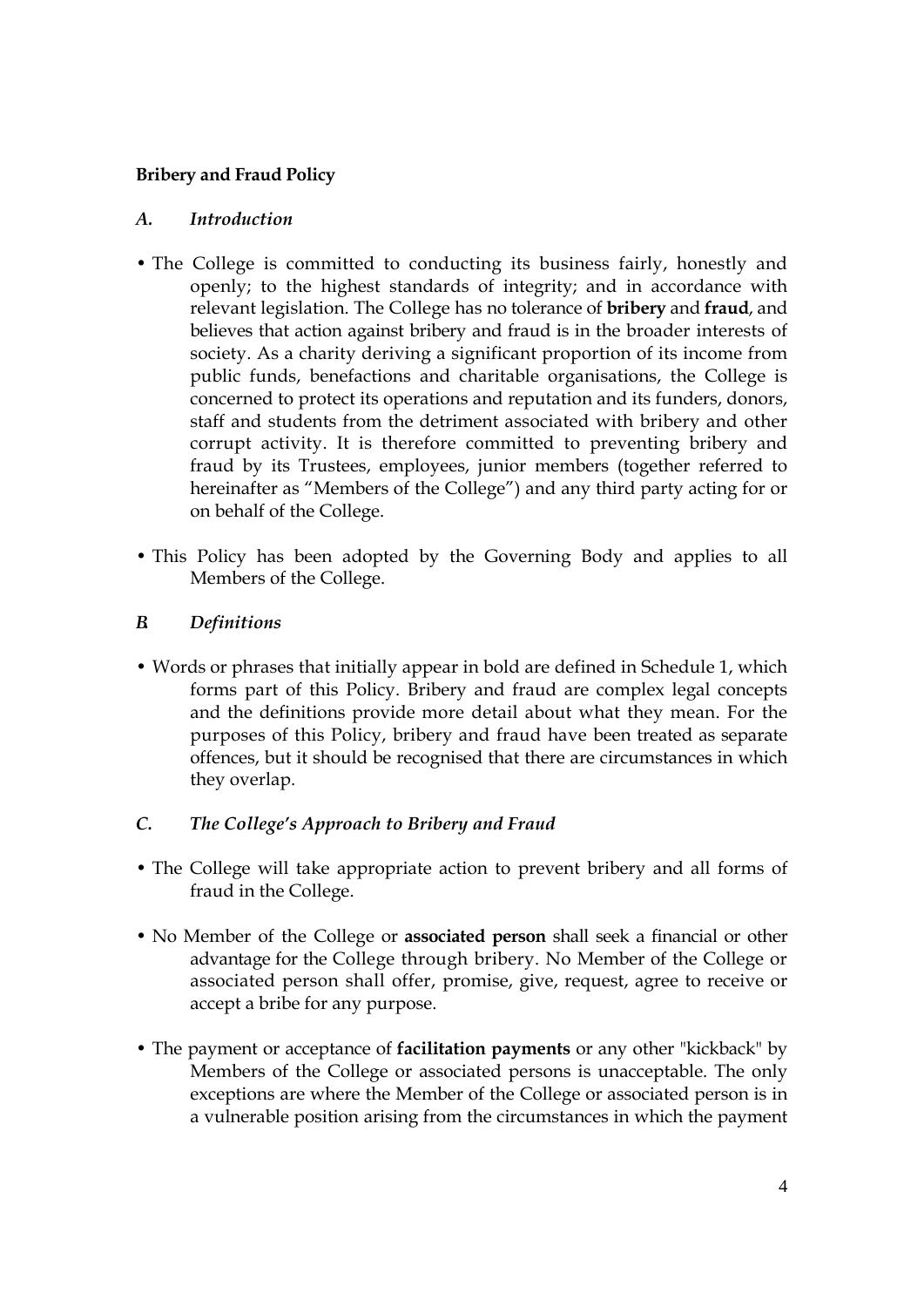was demanded (for example where he or she is in personal danger) or the relevant territory specifically permits such payments in its local written law. In such exceptional cases, the payment should be reported in advance, or if that is not possible, as soon as reasonably practicable afterwards, in accordance with the procedure set out in schedule 2.

- The College has no tolerance of fraud within its operations. Members of the College and associated persons must not engage in any form of fraud with regard to activity carried out on behalf of the College.
- A Member of the College who suspects that bribery or fraud has occurred is required to report such instances internally, through the channels described in schedule 2. The College will appropriately investigate, record, and report all suspected instances of bribery and fraud in accordance with the procedures set out in schedule 2.
- Bribery or fraud by a College employee will be treated as a serious disciplinary offence resulting, potentially, in dismissal and legal action. Bribery or fraud by a College Trustee will be dealt with by the Chairman of the House Council. Bribery or fraud by a junior member of the College shall be dealt with in the first instance by the Principal in accordance with College Regulations.
- Excessive or lavish gifts or hospitality in relation to business transactions or arrangements with donors might constitute bribery. No Member of the College or associated person shall give or receive gifts or hospitality otherwise than in accordance with College rules. Gifts and hospitality must not exceed normal business courtesy; all gifts or hospitality given by the College shall be for the purpose of better presenting the College or establishing cordial relations with business partners and supporters and will be for proper charitable and/or business purposes, reasonable, appropriate and in accordance with the College rules and any other policy approved by Governing Body or made under its delegated authority.
- The College does not make political donations, and only makes and receives charitable donations in accordance with College rules. Any charitable donations received by the College must be requested and received for exclusively charitable purposes and shall not **improperly** influence any decisions made by or on behalf of the College.
- This Policy should be read together with any other relevant policies and procedures approved by Governing Body or made under its delegated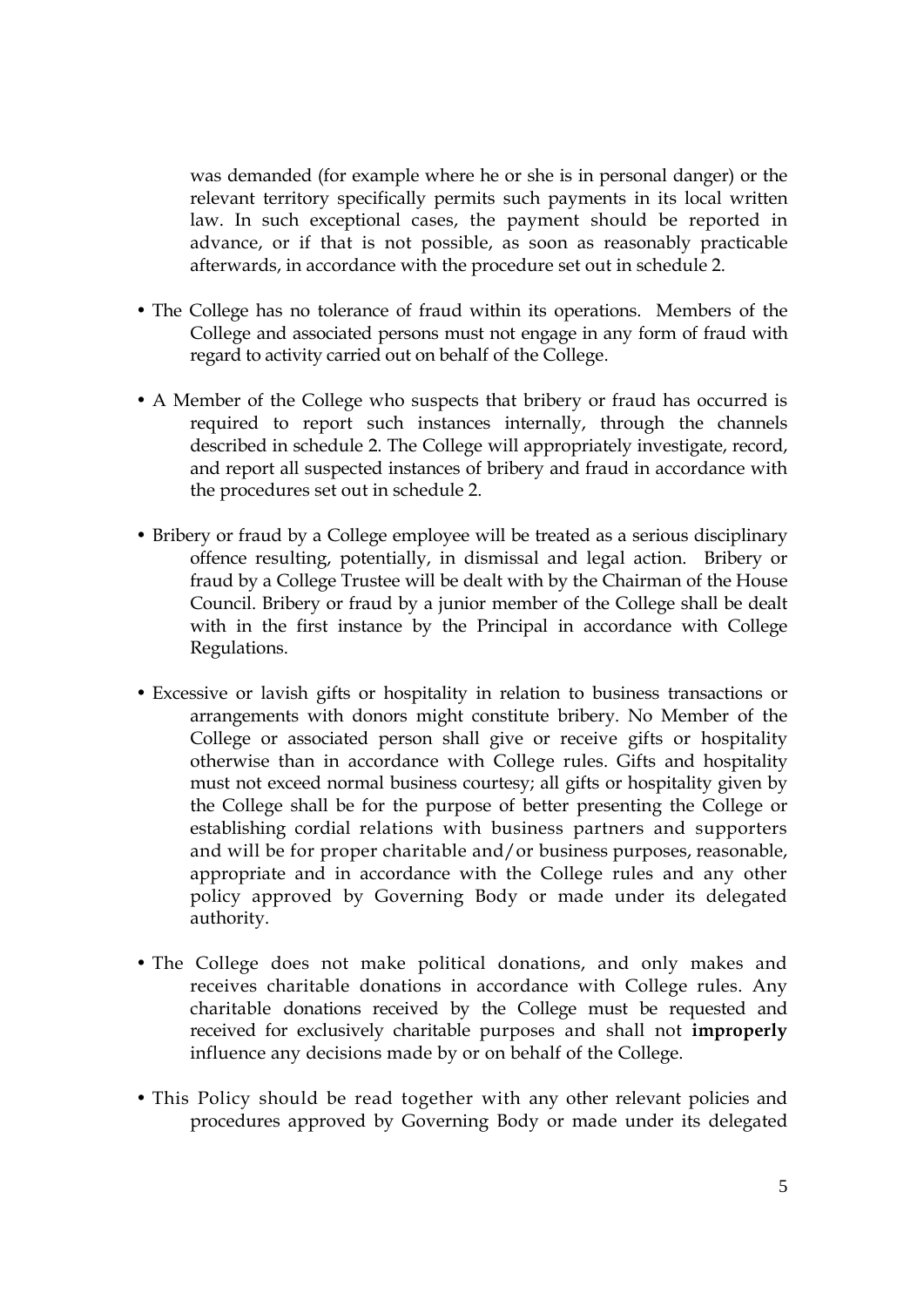authority.

• The College takes measures to prevent bribery and fraud by agents or other third parties performing services for or on behalf of the College; and will take appropriate action should it discover that they are engaging in bribery and fraud on behalf of the College.

# *D. Implementation*

- Responsibility for implementation of this policy lies with the Principal.
- The commitment by the College to preventing bribery and fraud shall be clearly and regularly communicated to Members of the College and associated persons by the Principal or others nominated by the Principal. For this purpose Governing Body has approved the **Standards** expected of Members of the College and associated persons. These are set out in schedule 3.
- The nature and extent of the risks relating to bribery and fraud to which the College is exposed shall be regularly and appropriately assessed and appropriate procedures to prevent bribery and fraud, including proportionate preventative and detective internal controls, and effective reporting procedures shall be implemented to reflect the outcomes of the risk assessments.
- Where risk assessments indicate a significant risk that bribery and/or fraud might occur in relation to a particular transaction, third party or territory, appropriate due diligence shall be conducted prior to proceeding with the relevant transaction.
- This Policy shall be available to every Member of the College and the College shall arrange specific instruction for those deemed likely to need it.
- The College's procedures to prevent bribery and fraud shall be monitored and reviewed and, where appropriate, amended to reflect legal requirements and in the light of any instances of bribery and fraud.

## *E. Responsibilities of the Principal*

• The Principal shall have the following responsibilities: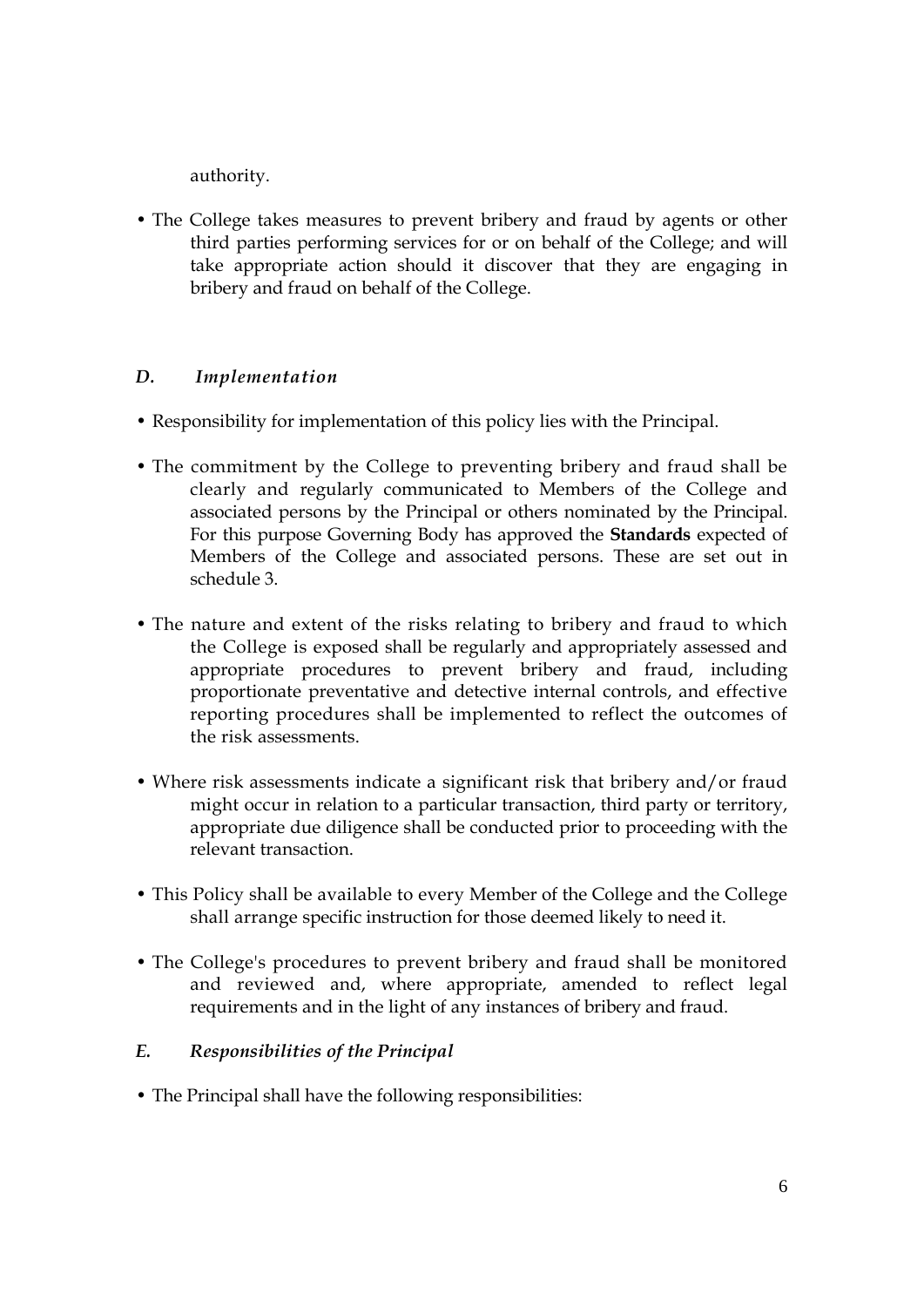- to maintain a register of the incidents of bribery and fraud that are reported to him or her and to investigate further and to report such incidents in accordance with the procedures set out in schedule 2;
- to compile an annual report for Governing Body on the implementation of this Policy including the outcomes of any relevant risk assessments and due diligence and any incidents of reported bribery and fraud, thereby contributing to the monitoring and review of this Policy; and to recommend any changes to this Policy which may, from time to time, become appropriate:
- to ensure that any standard College documents and procedures (including procurement terms and procedures, fundraising documentation, and terms and conditions of employment) reflect the requirements of this Policy;
- to coordinate the College's response to any investigation or charge under antibribery or fraud legislation;
- to ensure that procedures are in place to communicate the Standards to all Members of the College and any relevant associated persons and to deliver appropriate training to them;
- to oversee the compilation of specific bribery and fraud risk assessments and the conduct of appropriate due diligence into significant transactions with a view to assessing bribery and fraud risks and taking appropriate action to mitigate them; and
- to monitor the effectiveness and review the implementation of this Policy, regularly considering its suitability, adequacy and effectiveness.
- The Principal may delegate these responsibilities to named individuals as he or she sees fit.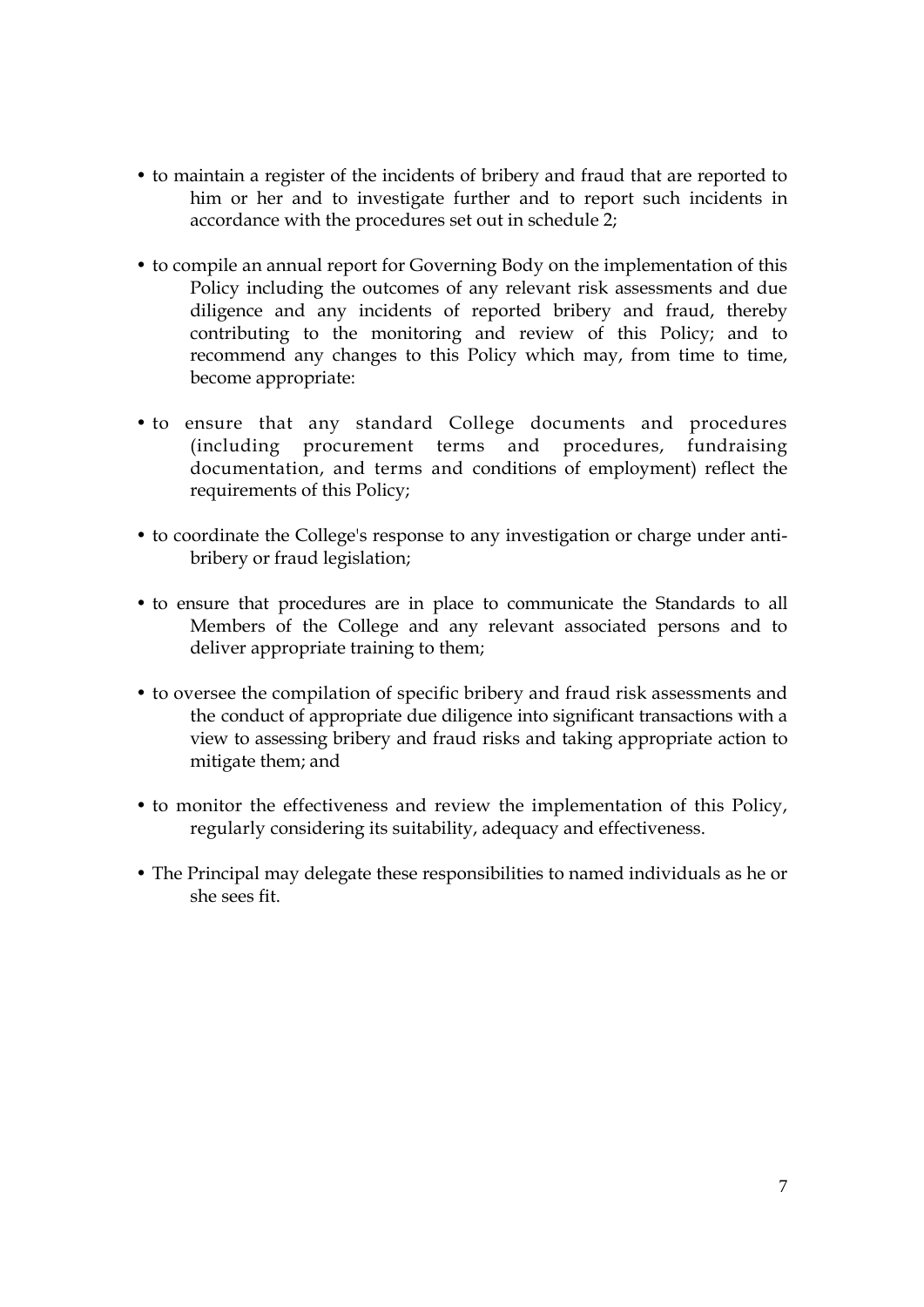## *Schedule 1 Definitions*

#### **Associated person**

a person, company or other legal entity that performs services for or on behalf of the College and which may include for example agents, subsidiaries and sub-contractors of the College, recipients of grants from the College, partners in joint ventures or collaborative working arrangements of any kind and suppliers of fundraising, professional or other services to the College**.** 

### **Bribery**

(a) offering, promising, giving, requesting, or accepting a financial or other advantage in circumstances occurring inside or outside the UK which are intended to induce or reward performance of a function or activity that :

- is of a public nature, performed in the course of a person's employment, connected with a business or trade, or performed on behalf of a body of people; and
- a reasonable person in the UK would expect to be performed in good faith, impartially or in accordance with a position of trust;

(b) offering, promising or giving a financial or other advantage to a public official outside the UK (or somebody else nominated by that official) intending to influence the official in the performance of their official functions in order to obtain or retain business or a business advantage.

#### **Facilitation payments**

Payments intended to secure or expedite routine or necessary Government action by a public official. A facilitation payment includes a payment to a public official to do their job properly as well as payment to do their job improperly.

#### **Fraud**

An act or omission, made with the intent of making a financial gain, or causing a financial loss, or exposing another to the risk of a financial loss, in which a person:

• dishonestly makes a false representation; or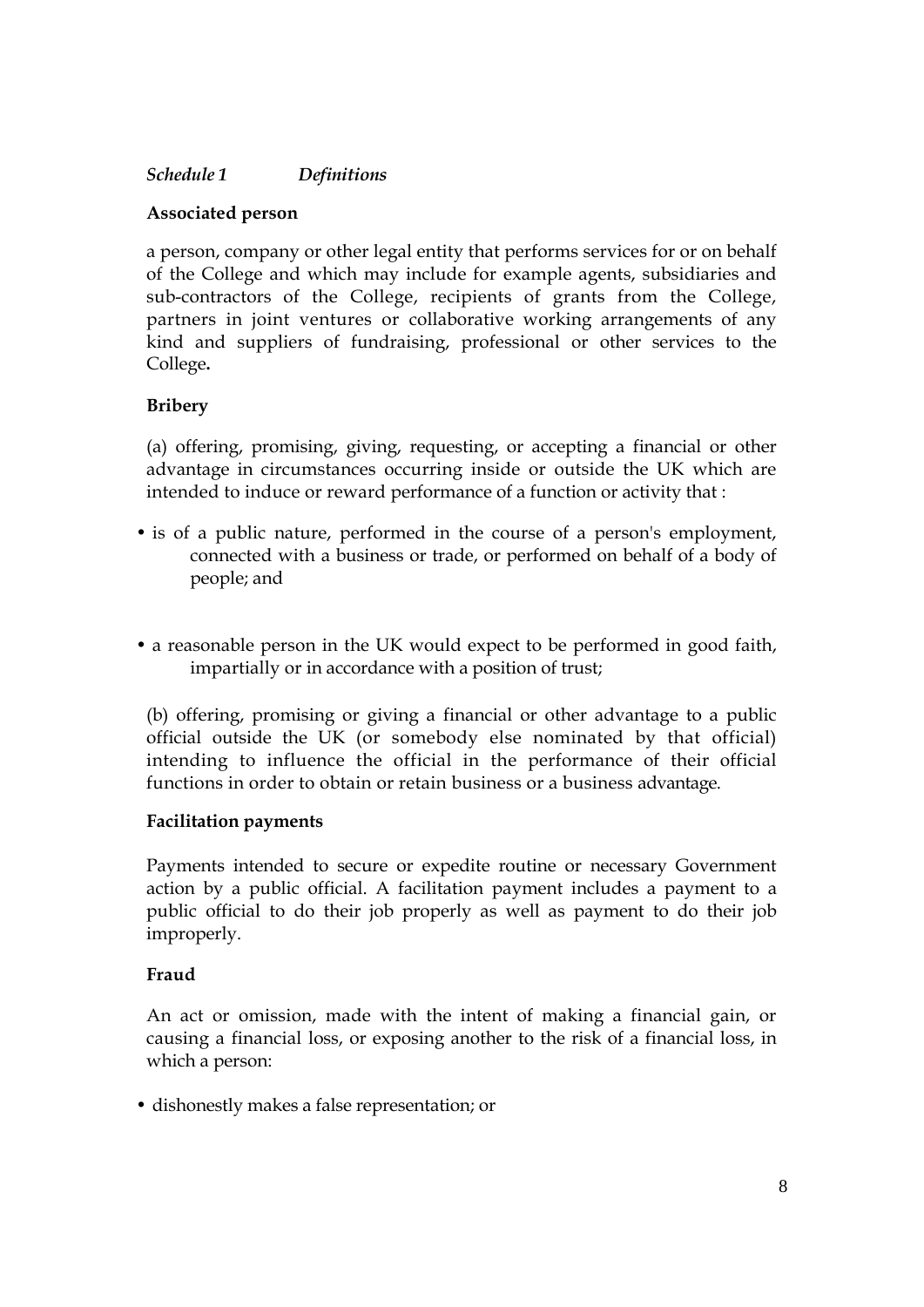- dishonestly fails to disclose information which he or she is under a legal duty to disclose; or
- occupies a position in which he or she is expected to safeguard, or not act against, the interests of another person and;
- dishonestly abuses that position; and
- intends, by means of that abuse of that position to make a gain for himself or herself or another, or
- to cause loss to another or to expose another to the risk of loss.

#### **Improper**

(a) Failure to perform a function or activity in good faith, impartially or in accordance with a position of trust; or

(b) Not performing the function at all.

In deciding whether a function or activity has been performed improperly outside the UK, any local custom or practice must be disregarded unless it is permitted or required by the written law of the country in which it is performed.

#### *Schedule 2: Investigation, Recording and Reporting of Bribery and Fraud*

- Members of the College who reasonably suspect bribery or fraud in the College should report their concerns as soon as possible to the Principal, the Bursar or the Vice-Principal, providing a brief description of the alleged irregularity, the loss or potential loss involved, and any evidence supporting the allegations or irregularity or identifying the individual or individuals responsible.
- Where concerns are to be taken forward under this policy, they will be considered by the Principal, Bursar, Vice-Principal and Senior Tutor meeting together (the 'Review Group').
- In cases which involve or may involve junior members, the allegations will in the first instance be investigated by the Principal. If he or she finds that there is a serious case to answer it will be dealt with by the Review Group,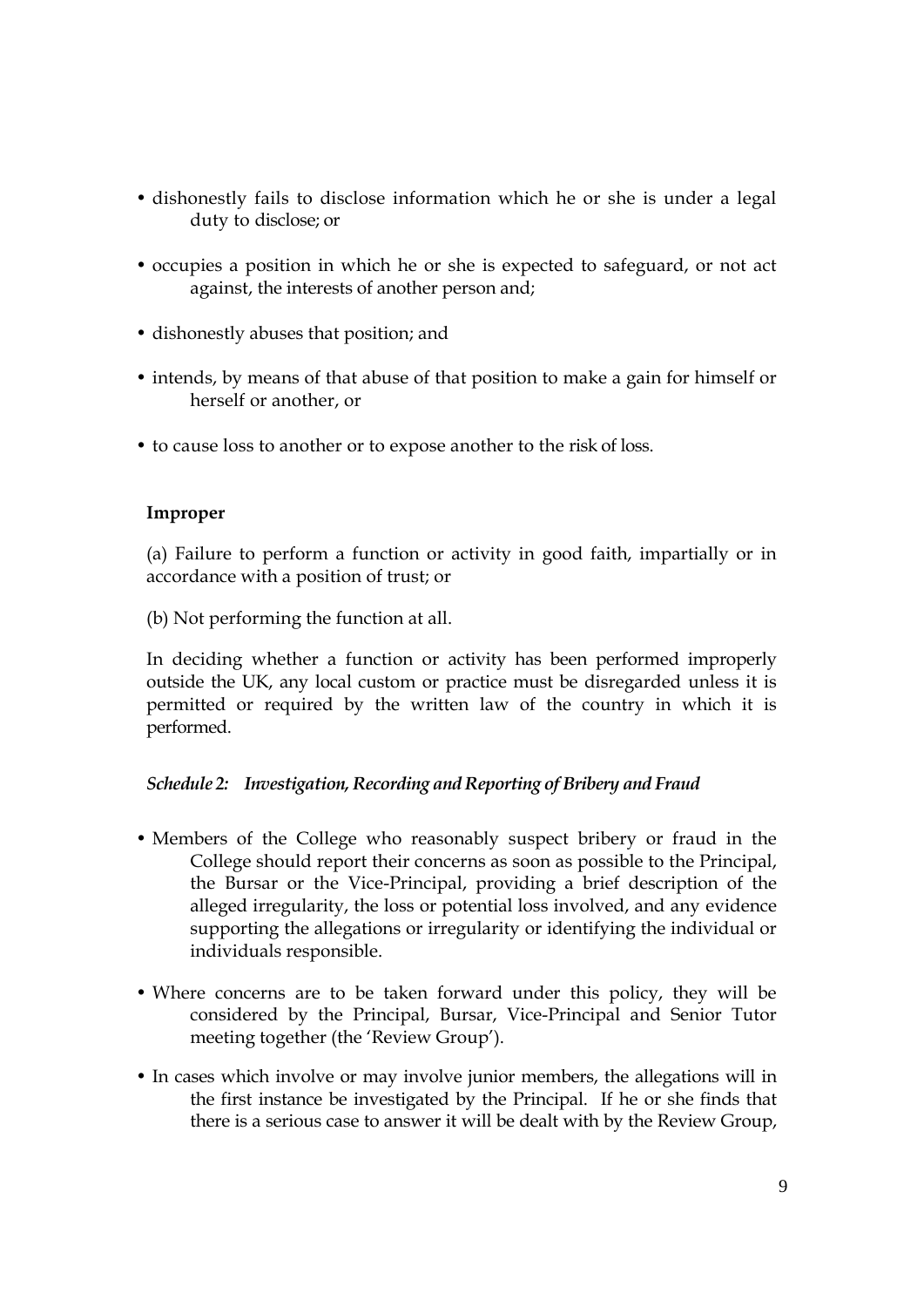afforced for the purpose by the Principal. In such cases the Proctors will be informed by the Senior Tutor at the outset of the Review Group's investigation and will also be informed of the outcome.

- Bribery and fraud may include behaviour which would also be an offence under the provisions of the Proceeds of Crime Act 2002, or the Terrorism Act 2006 and related anti-terror legislation. If at any point there is a suspicion that the conduct complained of includes unlawful conduct of this nature, the Review Group will take immediate steps to secure appropriate professional advice as to the steps required to fulfill the College's obligations under the relevant legislation before proceeding further.
- The Review Group will decide on such further steps as are necessary as soon as is reasonably practicable.
- In any case where immediate action is required, the Principal or Bursar may take the necessary steps and in that case will report to the Review Group on the actions taken and the reasons for them as soon as possible thereafter.
- In any case where an individual with responsibility under this policy is the subject of an investigation under the policy, the Principal, or if he or she is the subject of complaint, a member of the Review Group unconnected with the matter in question, will appoint an alternate or alternates to fulfil the role or roles specified under the policy.
- Investigations will normally be carried out by the Bursar or the Vice-Principal, taking account of appropriate professional practice, and any relevant guidance issued from time to time by HEFCE, the Charity Commission or any other relevant regulatory body.
- The investigator will keep the Review Group informed as to the progress of the investigation and will complete the investigation in as timely a manner as is reasonably possible.
- Any individual who is suspected of bribery or fraud may be suspended immediately (without deduction of pay) pending a full investigation. In some cases it may also be necessary to suspend other staff in order to conduct a proper investigation. The suspension of a member of staff does not constitute a finding of misconduct against him or her. Any staff suspended as a result of suspected bribery or fraud will be informed of the reason for the suspension.
- Individuals suspended for being suspected of bribery or fraud, and individuals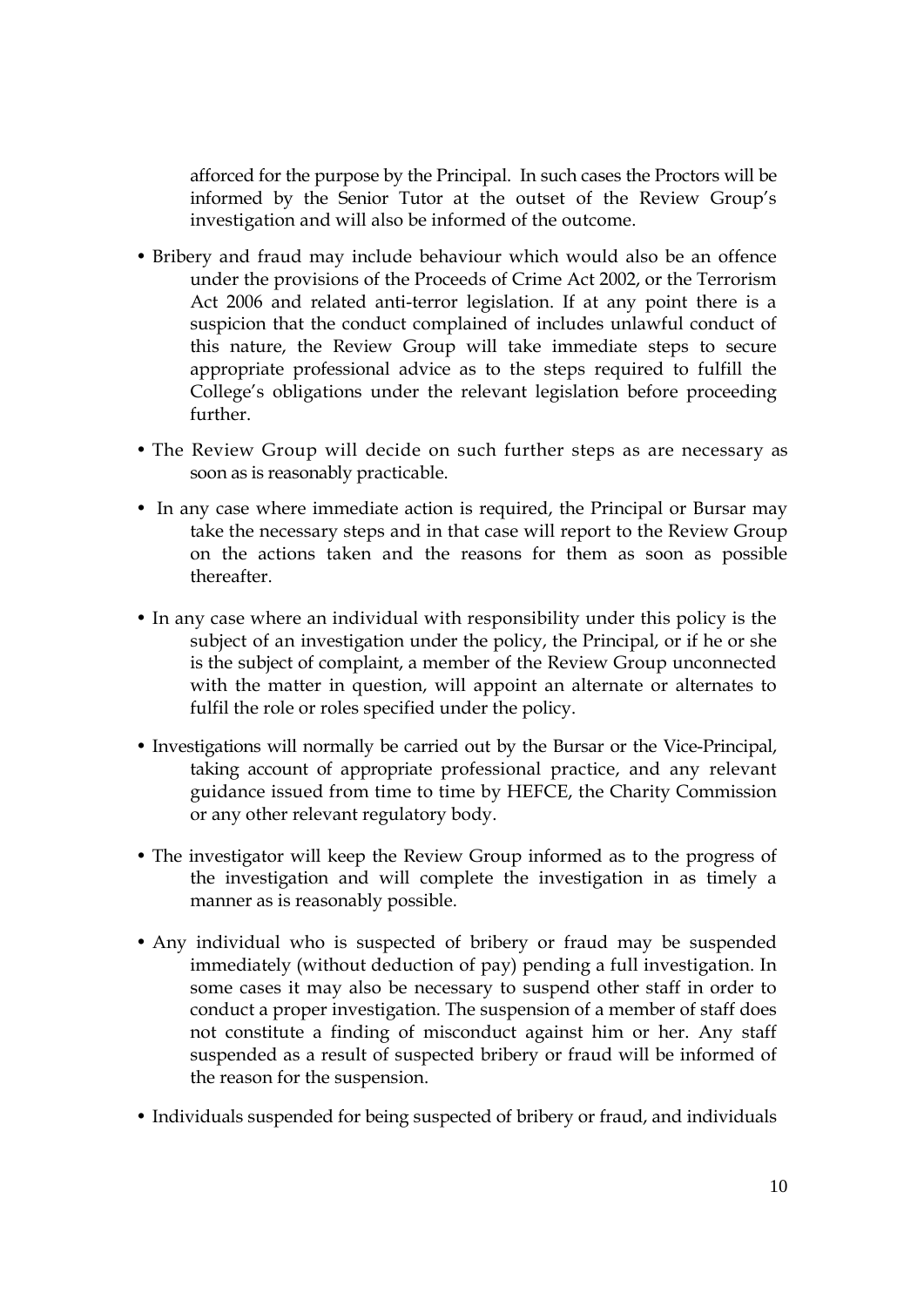suspended to enable a proper investigation to be carried out, will normally be required to leave College premises immediately and/or will be denied access to the College's IT facilities. During the period of any suspension they will not be permitted to return to the premises, to make contact with staff or witnesses, or to act on behalf of the College, unless given express permission to do so by the relevant College authorities. Any infringement of this requirement may be treated as a disciplinary offence.

- All persons concerned with the investigation must treat the information in strict confidence. An unwarranted breach of confidence may be the subject of disciplinary action.
- In all cases where the police are involved, the College reserves the right, where it would be reasonable to do so, to proceed with its own disciplinary procedures or with civil proceedings.
- The Review Group will notify the House Council that a matter has been reported under this policy and will provide such further and confidential interim reports as to the progress of the investigation as are deemed necessary. Such reports may be oral or written as appropriate. If the matter is deemed sufficiently serious the Review Group will also notify the University and, if appropriate, the Charity Commission.
- The Secretary to the House Council shall, on the Principal's behalf, maintain a register of all cases of bribery or fraud which are reported within the College including those where there was found to be no case to answer. The register will be maintained and will be available for inspection, subject to the requirements of Data Protection and Freedom of Information legislation.
- The complainant will be informed in broad terms of the outcome of the investigation, having due regard to the confidentiality of information relating to the individual or individuals accused and others identified in the report.
- All requests for references for members of staff known to have been disciplined or dismissed for bribery or fraud must be referred to the Principal for advice on how to respond in accordance with employment law. In no circumstances must any person provide a reference for a member of staff whom they know to have been dismissed for bribery or fraud, without first consulting the Principal.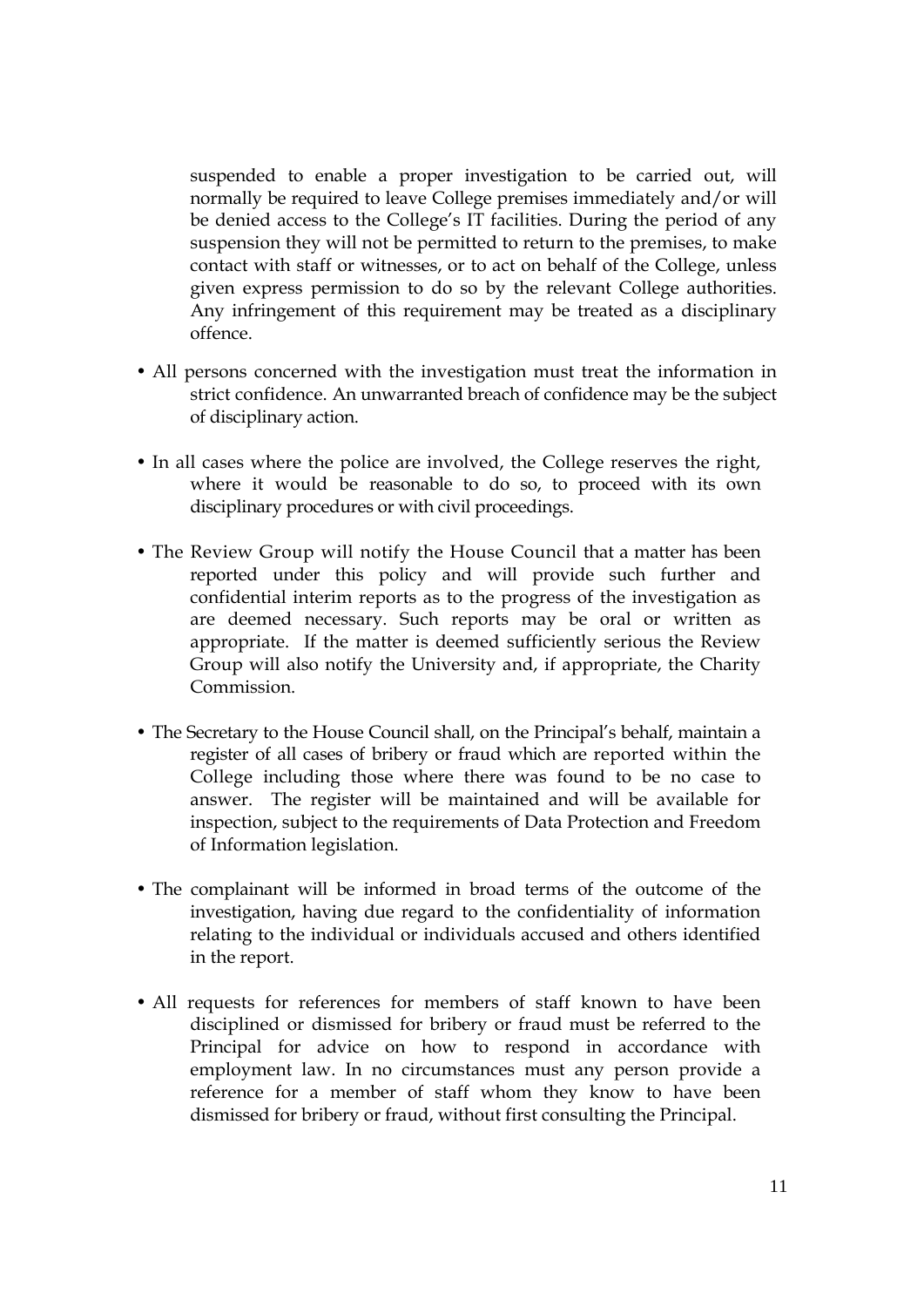• References for Student Members who have been the subject of disciplinary sanction under this policy must be referred to the Principal.

### *Schedule 3 – College Standards*

- The College is committed to carrying out its activities to the highest standards of integrity and in accordance with relevant legislation.
- The College has no tolerance of bribery and fraud, and believes that action against bribery and fraud is in the broader interest of society.
- The College will not offer, promise, give, request, agree to receive or accept bribes for any purpose, and will take appropriate action to prevent bribery in the College. The College will not make unlawful facilitation payments.
- The College will expect third parties acting on behalf of the College not to commit bribery or fraud; the College will take measures to prevent third parties from taking part in bribery or fraud on its behalf: and the College will take appropriate action should it discover that third parties are involved in bribery or fraud on its behalf.
- Any hospitality or gifts the College offers or receives relating in any way to its activities will always be for proper purposes, reasonable, appropriate and in accordance with properly approved policies.
- The College will not make political donations; any charitable donations it makes will comply with properly approved policies; and any charitable donations received by the College must be requested and received for exclusively charitable purposes and shall not improperly influence any decisions made by or on behalf of the College.
- The College will require those Trustees or employees who suspect bribery and fraud to report such instances internally, and will provide channels for them to do this.
- The College will appropriately investigate all suspected instances of bribery and fraud.
- Where bribery and fraud are shown to have occurred, the College will take firm action, including, potentially, dismissal and legal action.